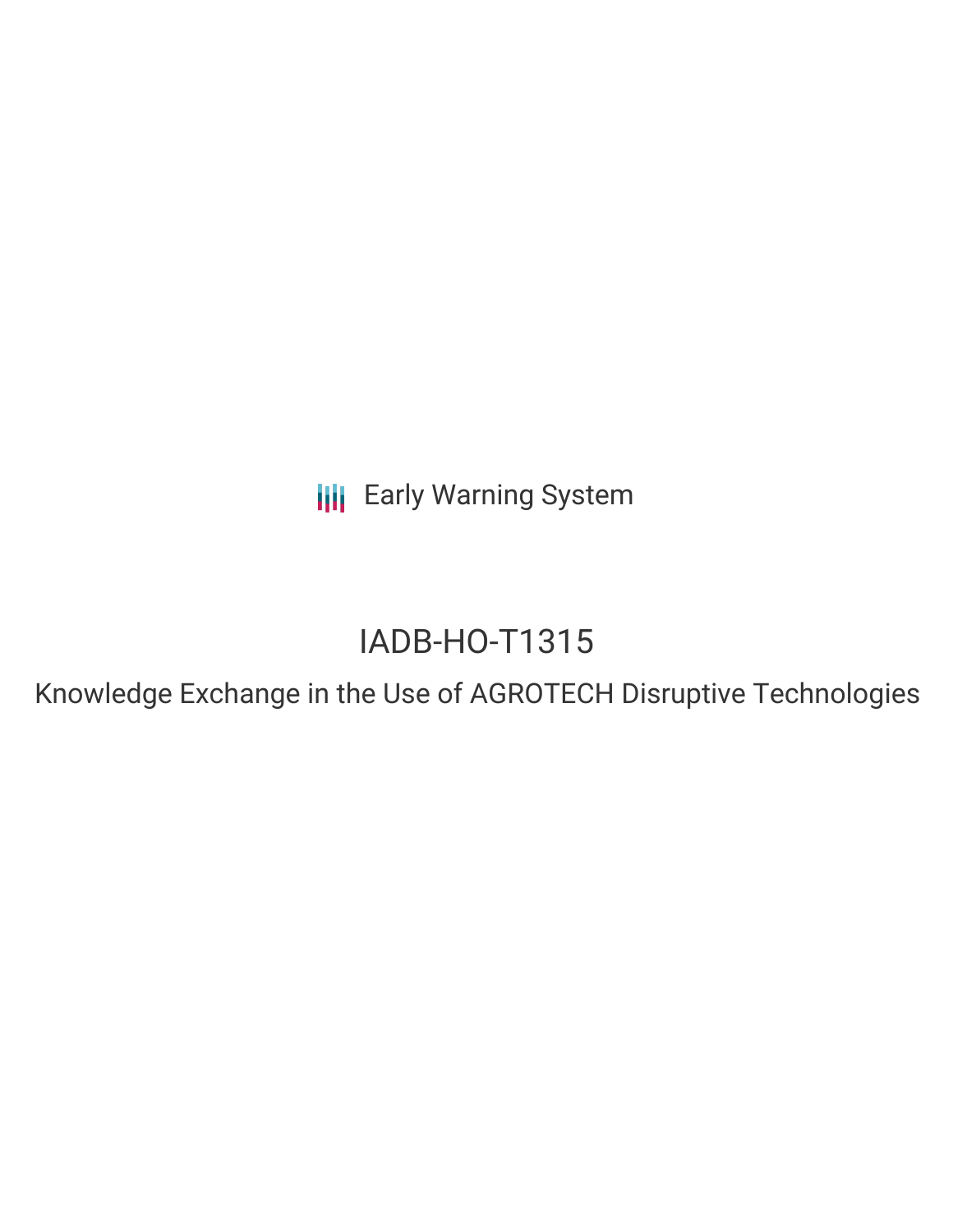

### **Quick Facts**

| <b>Countries</b>               | Honduras                               |
|--------------------------------|----------------------------------------|
| <b>Financial Institutions</b>  | Inter-American Development Bank (IADB) |
| <b>Status</b>                  | Active                                 |
| <b>Bank Risk Rating</b>        | U                                      |
| <b>Voting Date</b>             | 2018-11-01                             |
| <b>Borrower</b>                | Government of Honduras                 |
| <b>Sectors</b>                 | Agriculture and Forestry               |
| <b>Investment Type(s)</b>      | Grant                                  |
| <b>Investment Amount (USD)</b> | $$0.02$ million                        |
| <b>Project Cost (USD)</b>      | $$0.02$ million                        |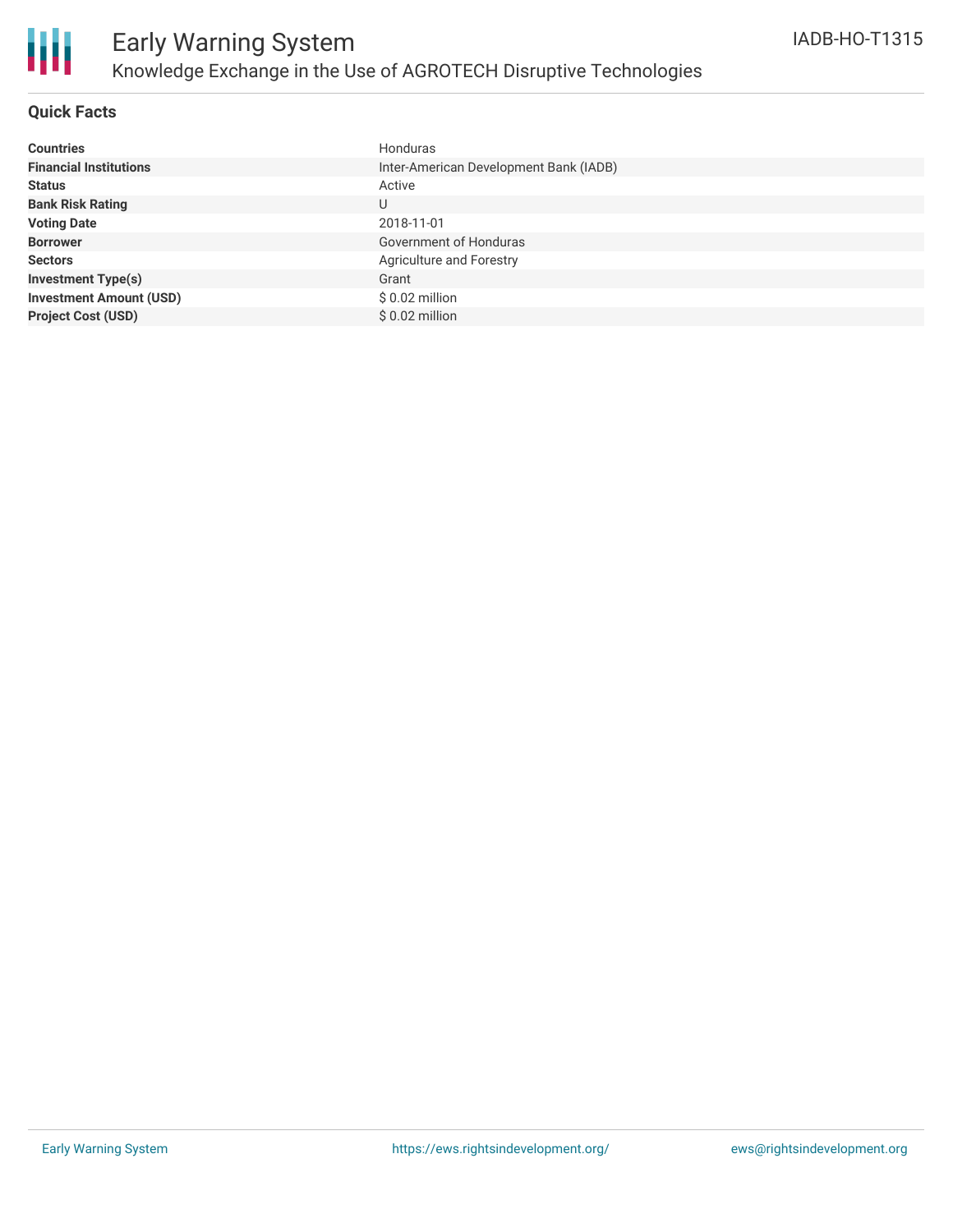

## **Project Description**

According to the bank, the objective of the Technical Cooperation is to strengthen the technical capacities of entities that integrate the third pillar of the ENIC of Honduras, through the knowledge of the models of innovation and uses of disruptive technologies AGROTECH implemented in Chile through the Development Corporation of the Production (CORFO), the Foundation for Agrarian Innovation (FIA) and the Agribusiness School of the University of Concepción in agribusiness. In the case of Peru, it seeks to know experiences with the Technological Innovation Centers (CITE) and the connection of the agricultural chain with the gastronomic chain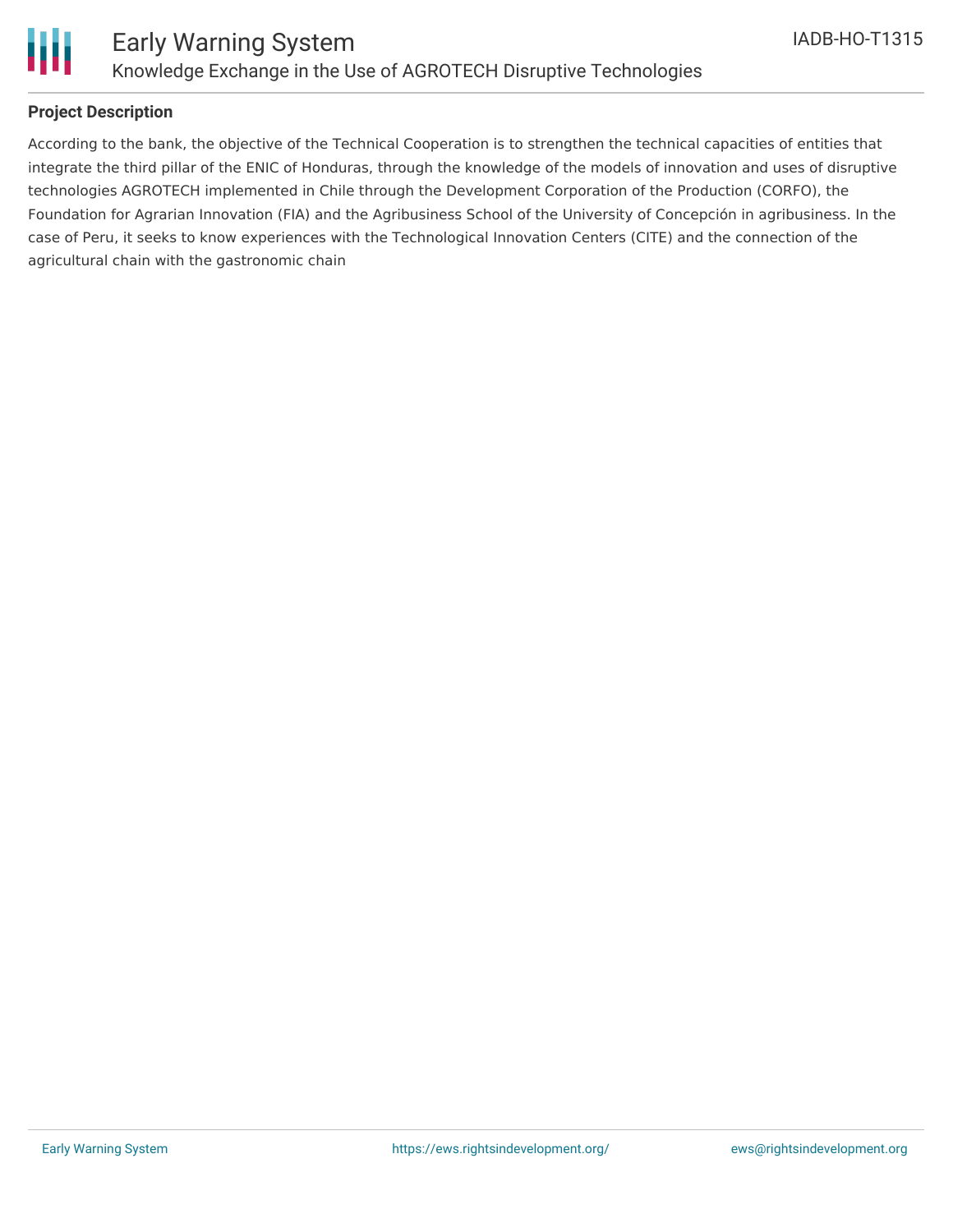

# Early Warning System Knowledge Exchange in the Use of AGROTECH Disruptive Technologies

### **Investment Description**

• Inter-American Development Bank (IADB)